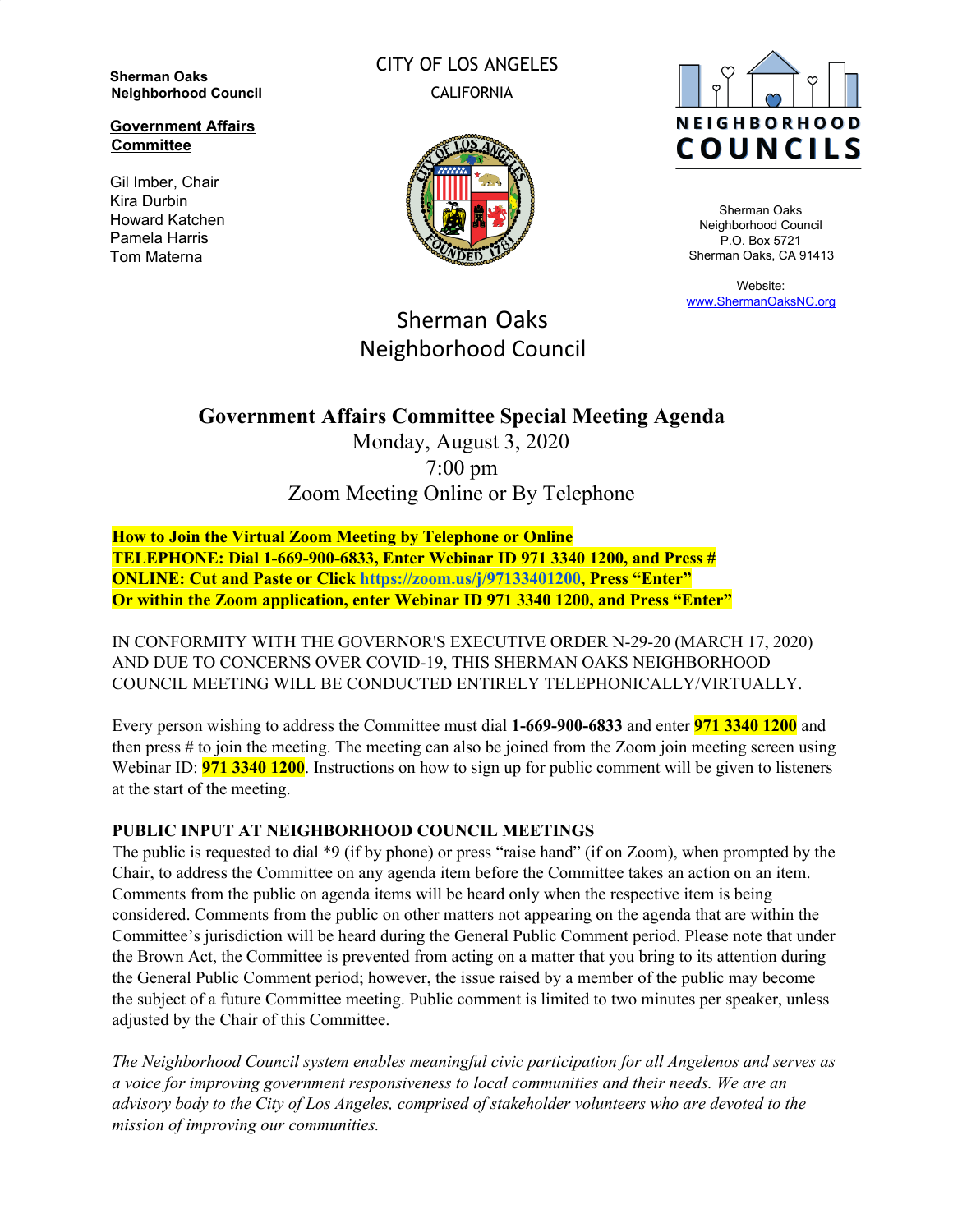Sherman Oaks Neighborhood Council Government Affairs Committee Agenda (Special Meeting), August 3, 2020, 7:00 pm Page 2

- **1. Call to Order**
- **2. Roll Call**
- **3. Administrative Motions**
	- a. Approval of the minutes will occur at the next regular meeting.

### **4. Comments by Public Officials**

### **5. Chair's Report**

#### **6. Action Items Which May Be Voted Upon**

- a. [CF 20-0930](https://cityclerk.lacity.org/lacityclerkconnect/index.cfm?fa=ccfi.viewrecord&cfnumber=20-0930). Face Covering Requirement / Business Premises Entry / City Coronavirus Emergency Declaration / Ordinance [CF 20-0944](https://cityclerk.lacity.org/lacityclerkconnect/index.cfm?fa=ccfi.viewrecord&cfnumber=20-0944). COVID-19 / SAFER L.A. Public Order / Mandatory Face Coverings in Public / Enforcement [CF 20-0945](https://cityclerk.lacity.org/lacityclerkconnect/index.cfm?fa=ccfi.viewrecord&cfnumber=20-0945). SAFER L.A. Emergency Order / Mask Wearing Requirement / Violation / Fine
	- i. Possible Motion and Vote: Given the Sherman Oaks Neighborhood Council (SONC)'s previous support of related mask/face covering ordinance CF [20-0429](https://cityclerk.lacity.org/lacityclerkconnect/index.cfm?fa=ccfi.viewrecord&cfnumber=20-0429), be it resolved that SONC similarly stands in favor of face covering/mask wearing requirement City Council Files [CF](https://cityclerk.lacity.org/lacityclerkconnect/index.cfm?fa=ccfi.viewrecord&cfnumber=20-0930) [20-0930](https://cityclerk.lacity.org/lacityclerkconnect/index.cfm?fa=ccfi.viewrecord&cfnumber=20-0930), [CF 20-0944](https://cityclerk.lacity.org/lacityclerkconnect/index.cfm?fa=ccfi.viewrecord&cfnumber=20-0944), and [CF 20-0945](https://cityclerk.lacity.org/lacityclerkconnect/index.cfm?fa=ccfi.viewrecord&cfnumber=20-0945).
- **7. Additional Items for Discussion**
	- a. This section left blank.

### **8. Public Comments on Non-Agenda Items Within the Committee's Jurisdiction**

**9. Adjournment**

\*All Council File (CF) items contain a hyperlink to the applicable source legislation.

#### **THE AMERICAN WITH DISABILITIES ACT (ADA)**

As a covered entity under Title II of the Americans with Disabilities Act, the City of Los Angeles does not discriminate on the basis of disability and upon request will provide reasonable accommodation to ensure equal access to its programs, services, and activities. Sign language interpreters, assisted listening devices, or other auxiliary aids and/or services may be provided upon request. To ensure availability of services, please make your request at least 3 business days (72 hours) prior to the meeting by contacting the Department of Neighborhood Empowerment by calling (213) 978-1551 or email: [NCsupport@lacity.org](mailto:NCsupport@lacity.org)

#### **PUBLIC ACCESS OF RECORDS**

In compliance with Government Code section 54957.5, non-exempt writings that are distributed to a majority or all of the board in advance of a meeting may be viewed at our website: